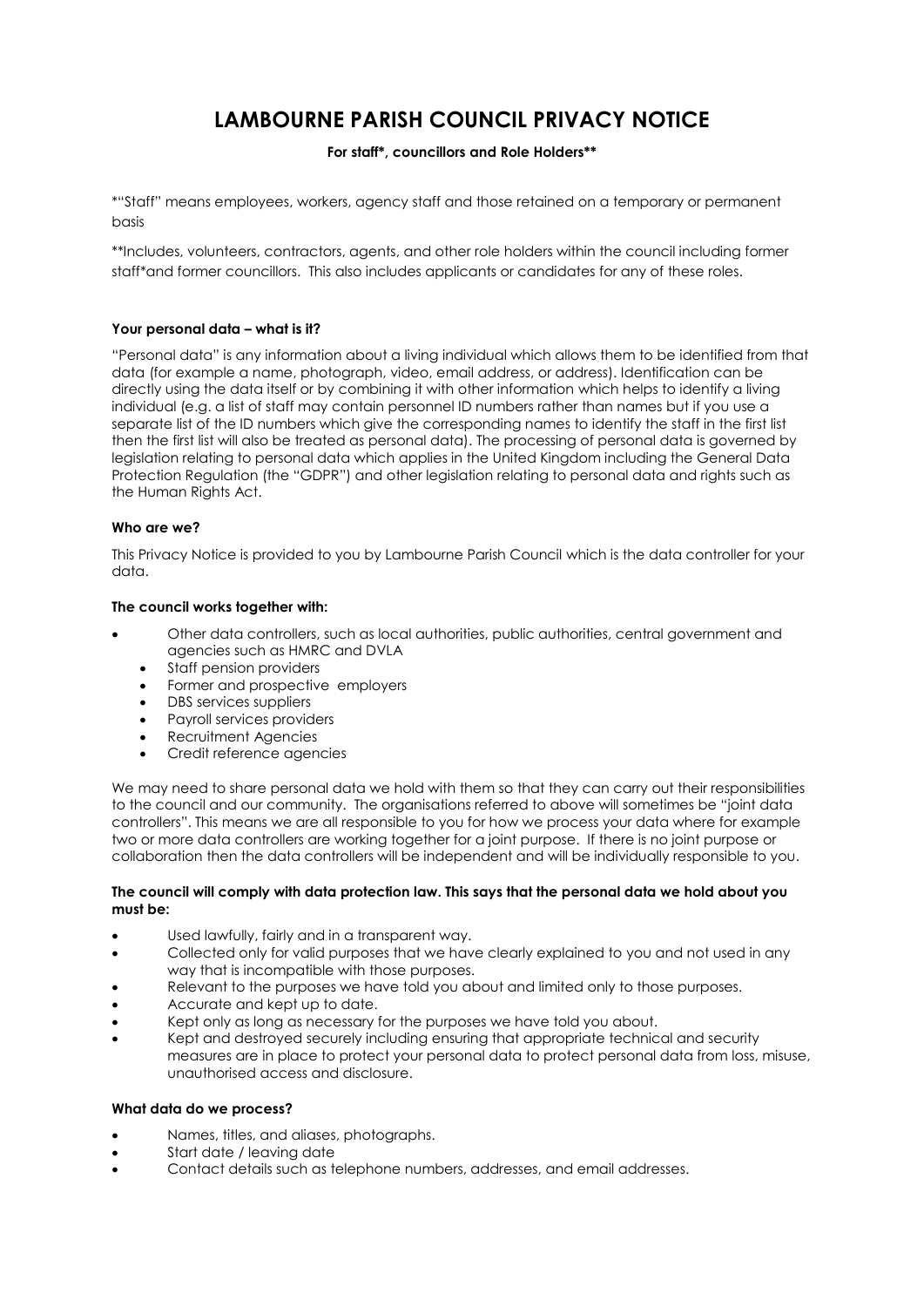- Where they are relevant to our legal obligations, or where you provide them to us, we may process information such as gender, age, date of birth, marital status, nationality, education/work history, academic/professional qualifications, employment details, hobbies, family composition, and dependants.
- Non-financial identifiers such as passport numbers, driving licence numbers, vehicle registration numbers, taxpayer identification numbers, staff identification numbers, tax reference codes, and national insurance numbers.
- Financial identifiers such as bank account numbers, payment card numbers,
- payment/transaction identifiers, policy numbers, and claim numbers.
- Financial information such as National Insurance number, pay and pay records, tax code, tax and benefits contributions, expenses claimed.
- Other operational personal data created, obtained, or otherwise processed in the course of carrying out our activities, including but not limited to, CCTV footage, recordings of telephone conversations, IP addresses and website visit histories, logs of visitors, and logs of accidents, injuries and insurance claims.
- Next of kin and emergency contact information
- Recruitment information (including copies of right to work documentation, references and other information included in a CV or cover letter or as part of the application process and referral source (e.g. agency, staff referral))
- Location of employment or workplace.
- Other staff data (not covered above) including; level, performance management information, languages and proficiency; licences/certificates, immigration status; employment status; information for disciplinary and grievance proceedings; and personal biographies.
- CCTV footage and other information obtained through electronic means such as swipecard records.
- Information about your use of our information and communications systems.

# **We use your personal data for some or all of the following purposes: -**

Please note: We need all the categories of personal data in the list above primarily to allow us to perform our contract with you and to enable us to comply with legal obligations.

- Making a decision about your recruitment or appointment.
- **•** Determining the terms on which you work for us.
- Checking you are legally entitled to work in the UK.
- Paying you and, if you are an employee, deducting tax and National Insurance contributions.
- Providing any contractual benefits to you
- Liaising with your pension provider.
- Administering the contract we have entered into with you.
- Management and planning, including accounting and auditing.
- Conducting performance reviews, managing performance and determining performance requirements.
- Making decisions about salary reviews and compensation.
- Assessing qualifications for a particular job or task, including decisions about promotions.
- Conducting grievance or disciplinary proceedings.
- Making decisions about your continued employment or engagement.
- Making arrangements for the termination of our working relationship.
- Education, training and development requirements.
- Dealing with legal disputes involving you, including accidents at work.
- Ascertaining your fitness to work.
- Managing sickness absence.
- Complying with health and safety obligations.
- To prevent fraud.
- To monitor your use of our information and communication systems to ensure compliance with our IT policies.
- To ensure network and information security, including preventing unauthorised access to our computer and electronic communications systems and preventing malicious software distribution.
- To conduct data analytics studies to review and better understand employee retention and attrition rates.
- Equal opportunities monitoring.
- To undertake activity consistent with our statutory functions and powers including any delegated functions.
- To maintain our own accounts and records;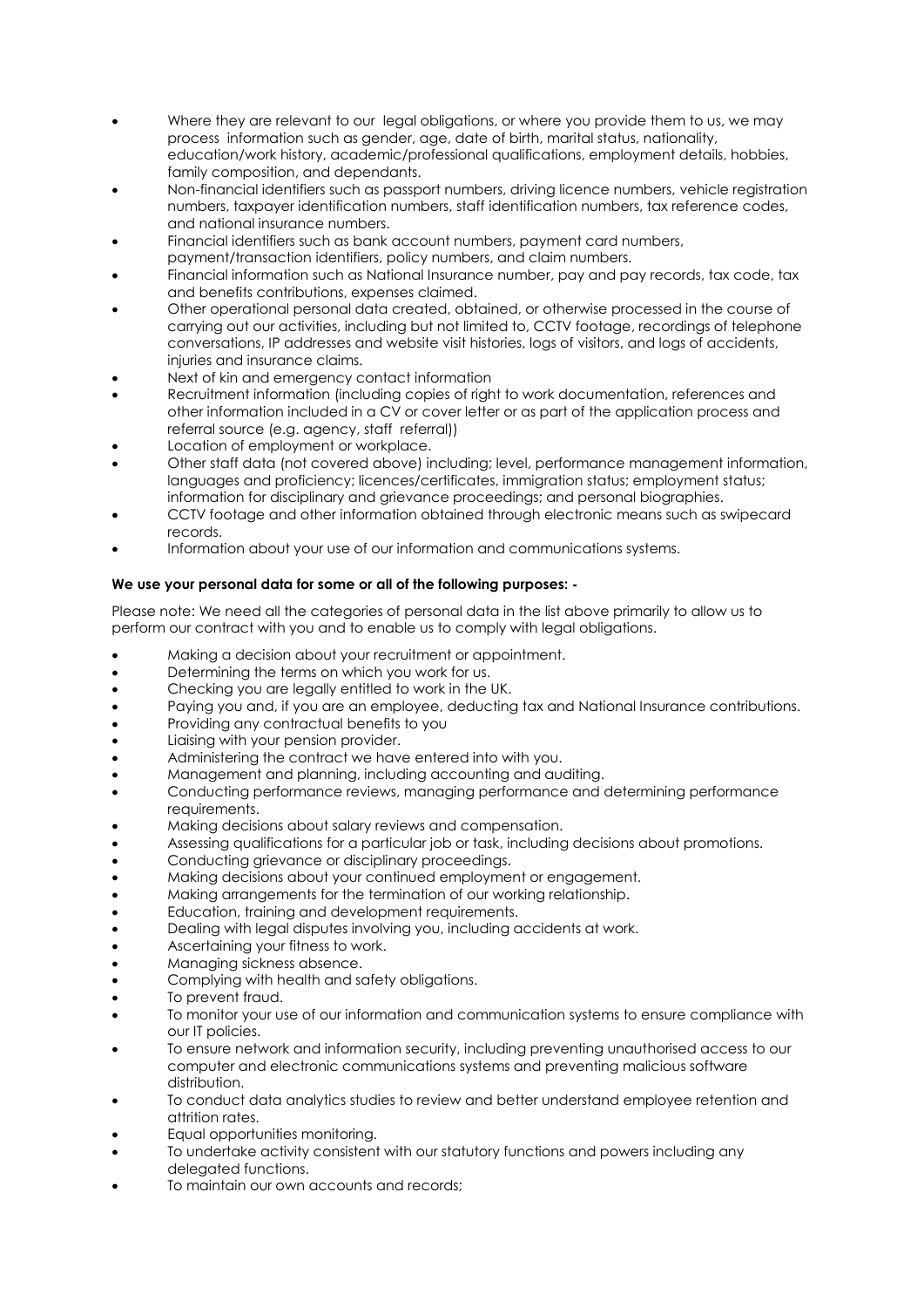- To seek your views or comments;
- To process a job application;
- To administer councillors' interests
- To provide a reference.

Our processing may also include the use of CCTV systems for monitoring purposes.

Some of the above grounds for processing will overlap and there may be several grounds which justify our use of your personal data.

We will only use your personal data when the law allows us to. Most commonly, we will use your personal data in the following circumstances:

- Where we need to perform the contract we have entered into with you.
- Where we need to comply with a legal obligation.

We may also use your personal data in the following situations, which are likely to be rare:

- Where we need to protect your interests (or someone else's interests).
- Where it is needed in the public interest [or for official purposes].

#### **How we use sensitive personal data**

- We may process sensitive personal data relating to staff, councillors and role holders including, as appropriate:
	- information about your physical or mental health or condition in order to monitor sick leave and take decisions on your fitness for work;
	- your racial or ethnic origin or religious or similar information in order to monitor compliance with equal opportunities legislation;
	- in order to comply with legal requirements and obligations to third parties.
- These types of data are described in the GDPR as "Special categories of data" and require higher levels of protection. We need to have further justification for collecting, storing and using this type of personal data.
- We may process special categories of personal data in the following circumstances:
	- In limited circumstances, with your explicit written consent.
	- Where we need to carry out our legal obligations.
	- Where it is needed in the public interest, such as for equal opportunities monitoring or in relation to our pension scheme.
	- Where it is needed to assess your working capacity on health grounds, subject to appropriate confidentiality safeguards.
- Less commonly, we may process this type of personal data where it is needed in relation to legal claims or where it is needed to protect your interests (or someone else's interests) and you are not capable of giving your consent, or where you have already made the information public.

#### **Do we need your consent to process your sensitive personal data?**

- We do not need your consent if we use your sensitive personal data in accordance with our rights and obligations in the field of employment and social security law.
- In limited circumstances, we may approach you for your written consent to allow us to process certain sensitive personal data. If we do so, we will provide you with full details of the personal data that we would like and the reason we need it, so that you can carefully consider whether you wish to consent.
- You should be aware that it is not a condition of your contract with us that you agree to any request for consent from us.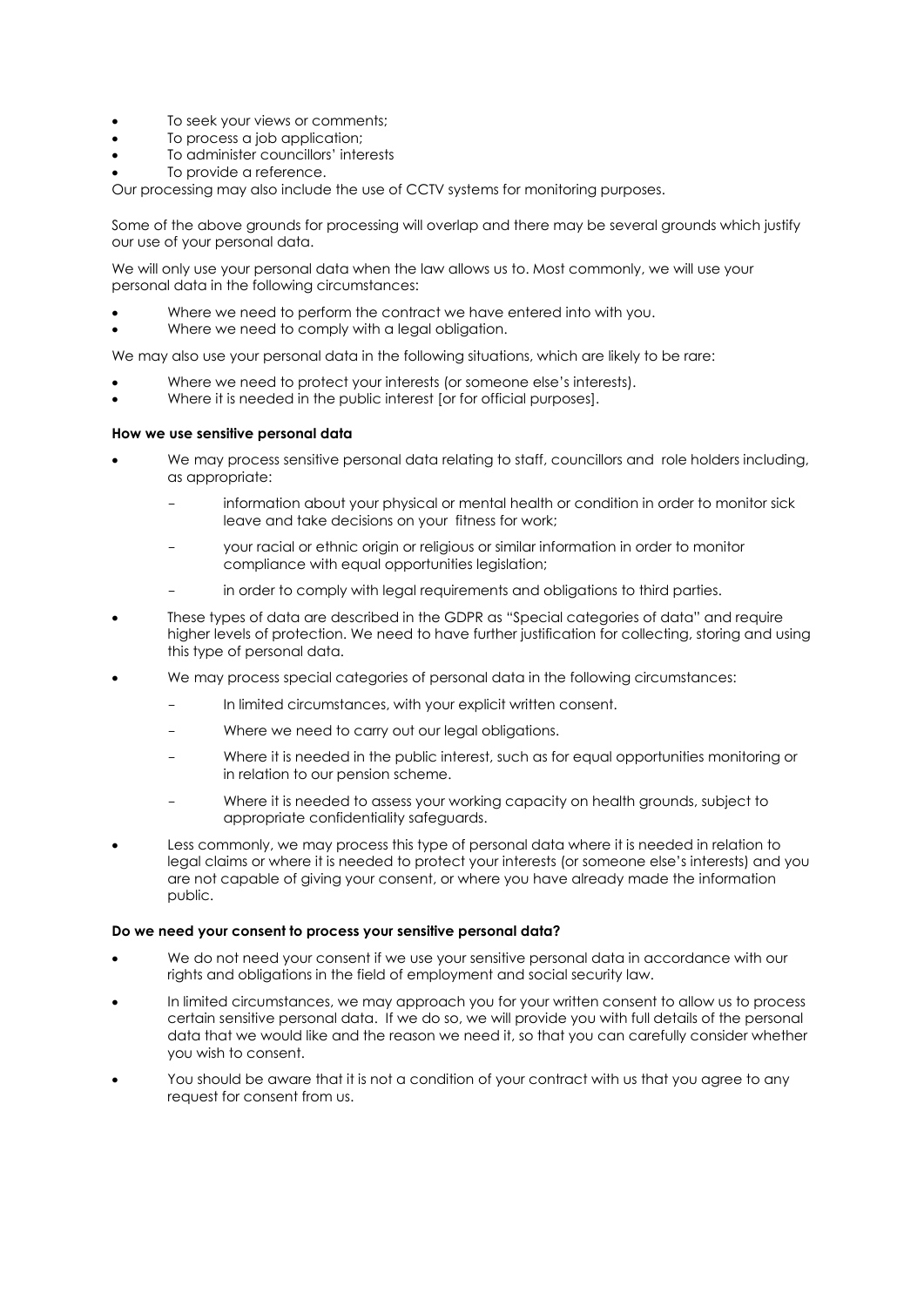### **Information about criminal convictions**

- We may only use personal data relating to criminal convictions where the law allows us to do so. This will usually be where such processing is necessary to carry out our obligations and provided we do so in line with our data protection policy.
- Less commonly, we may use personal data relating to criminal convictions where it is necessary in relation to legal claims, where it is necessary to protect your interests (or someone else's interests) and you are not capable of giving your consent, or where you have already made the information public.
- [We will only collect personal data about criminal convictions if it is appropriate given the nature of the role and where we are legally able to do so.] [Where appropriate, we will collect personal data about criminal convictions as part of the recruitment process or we may be notified of such personal data directly by you in the course of you working for us.]

# **What is the legal basis for processing your personal data?**

Some of our processing is necessary for compliance with a legal obligation.

We may also process data if it is necessary for the performance of a contract with you, or to take steps to enter into a contract.

We will also process your data in order to assist you in fulfilling your role in the council including administrative support or if processing is necessary for compliance with a legal obligation.

#### **Sharing your personal data**

Your personal data will only be shared with third parties including other data controllers where it is necessary for the performance of the data controllers' tasks or where you first give us your prior consent. It is likely that we will need to share your data with:

- Our agents, suppliers and contractors. For example, we may ask a commercial provider to manage our HR/ payroll functions , or to maintain our database software;
- Other persons or organisations operating within local community.
- Other data controllers, such as local authorities, public authorities, central government and agencies such as HMRC and DVLA
- Staff pension providers
- Former and prospective employers
- DBS services suppliers
- Payroll services providers
- Recruitment Agencies
- Credit reference agencies
- Professional advisors
- Trade unions or employee representatives

#### **How long do we keep your personal data?**

We will keep some records permanently if we are legally required to do so. We may keep some other records for an extended period of time. For example, it is currently best practice to keep financial records for a minimum period of 8 years to support HMRC audits or provide tax information. We may have legal obligations to retain some data in connection with our statutory obligations as a public authority. The council is permitted to retain data in order to defend or pursue claims. In some cases the law imposes a time limit for such claims (for example 3 years for personal injury claims or 6 years for contract claims). We will retain some personal data for this purpose as long as we believe it is necessary to be able to defend or pursue a claim. In general, we will endeavour to keep data only for as long as we need it. This means that we will delete it when it is no longer needed.

# **Your responsibilities**

It is important that the personal data we hold about you is accurate and current. Please keep us informed if your personal data changes during your working relationship with us.

# **Your rights in connection with personal data**

You have the following rights with respect to your personal data: -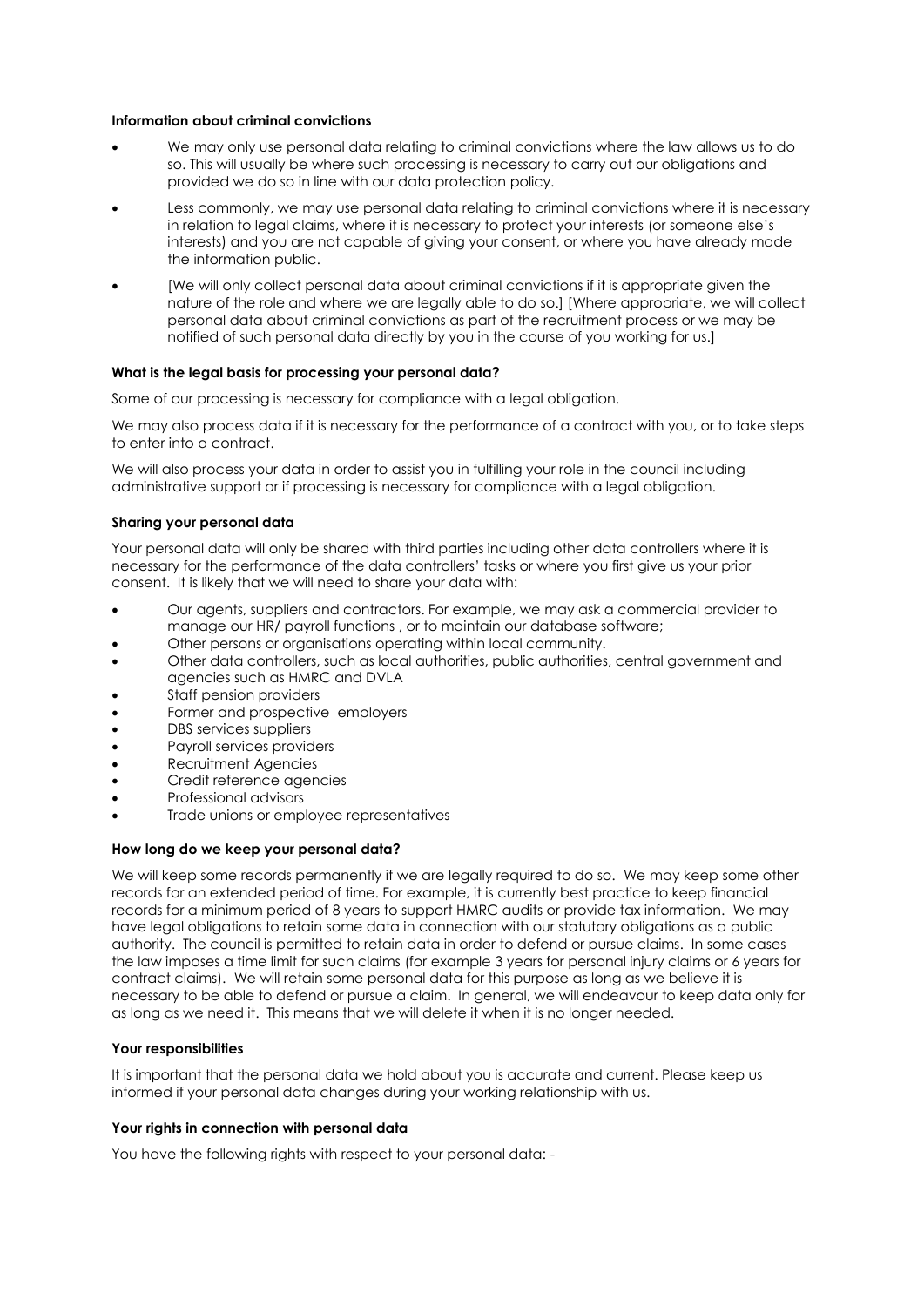When exercising any of the rights listed below, in order to process your request, we may need to verify your identity for your security. In such cases we will need you to respond with proof of your identity before you can exercise these rights.

# *1. The right to access personal data we hold on you*

- At any point you can contact us to request the personal data we hold on you as well as why we have that personal data, who has access to the personal data and where we obtained the personal data from. Once we have received your request we will respond within one month.
- There are no fees or charges for the first request but additional requests for the same personal data or requests which are manifestly unfounded or excessive may be subject to an administrative fee.

# *2. The right to correct and update the personal data we hold on you*

 If the data we hold on you is out of date, incomplete or incorrect, you can inform us and your data will be updated.

# *3. The right to have your personal data erased*

- If you feel that we should no longer be using your personal data or that we are unlawfully using your personal data, you can request that we erase the personal data we hold.
- When we receive your request we will confirm whether the personal data has been deleted or the reason why it cannot be deleted (for example because we need it for to comply with a legal obligation).
- *4. The right to object to processing of your personal data or to restrict it to certain purposes only*
- You have the right to request that we stop processing your personal data or ask us to restrict processing. Upon receiving the request we will contact you and let you know if we are able to comply or if we have a legal obligation to continue to process your data.

# *5. The right to data portability*

- You have the right to request that we transfer some of your data to another controller. We will comply with your request, where it is feasible to do so, within one month of receiving your request.
- *6. The right to withdraw your consent to the processing at any time for any processing of data to which consent was obtained*
- You can withdraw your consent easily by telephone, email, or by post (see Contact Details below).

# *7. The right to lodge a complaint with the Information Commissioner's Office.*

 You can contact the Information Commissioners Office on 0303 123 1113 or via email https://ico.org.uk/global/contact-us/email/ or at the Information Commissioner's Office, Wycliffe House, Water Lane, Wilmslow, Cheshire SK9 5AF.

# **Transfer of Data Abroad**

Any personal data transferred to countries or territories outside the European Economic Area ("EEA") will only be placed on systems complying with measures giving equivalent protection of personal rights either through international agreements or contracts approved by the European Union. [Our website is also accessible from overseas so on occasion some personal data (for example in a newsletter) may be accessed from overseas].

# **Further processing**

If we wish to use your personal data for a new purpose, not covered by this Privacy Notice, then we will provide you with a new notice explaining this new use prior to commencing the processing and setting out the relevant purposes and processing conditions. Where and whenever necessary, we will seek your prior consent to the new processing, if we start to use your personal data for a purpose not mentioned in this notice.

# **Changes to this notice**

We keep this Privacy Notice under regular review and we will place any updates www.lambourneparishcouncil.org This Notice was last updated in May 2018.